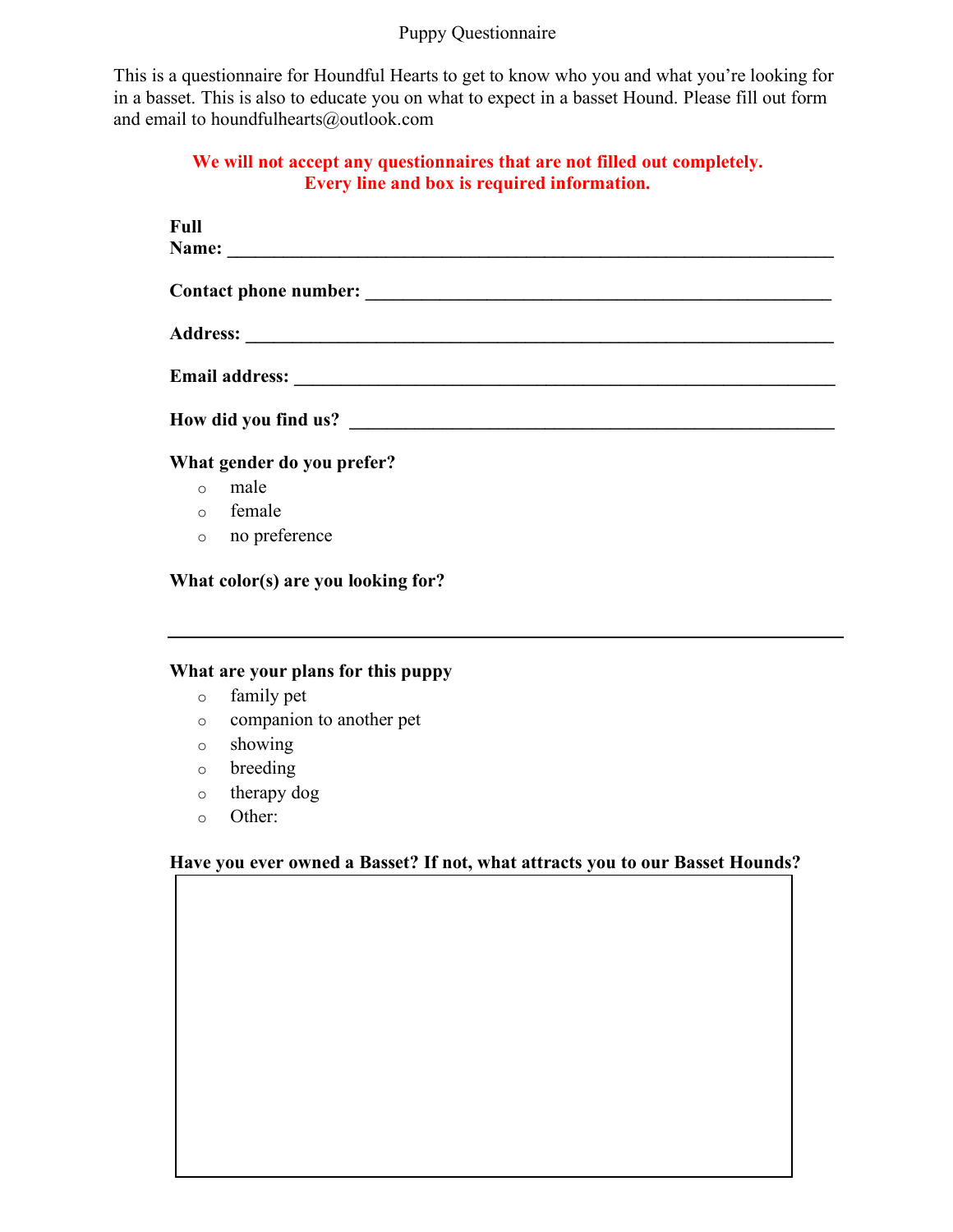**What is your experience with dogs? Also, please explain if you have a fenced yard. Describe your containment area you will keep the puppy in.**

**Tell me what you know about the basset breed...what do you like what don't you like?**

**What animals do you currently own? If you own or have owned a basset where did you acquire it?**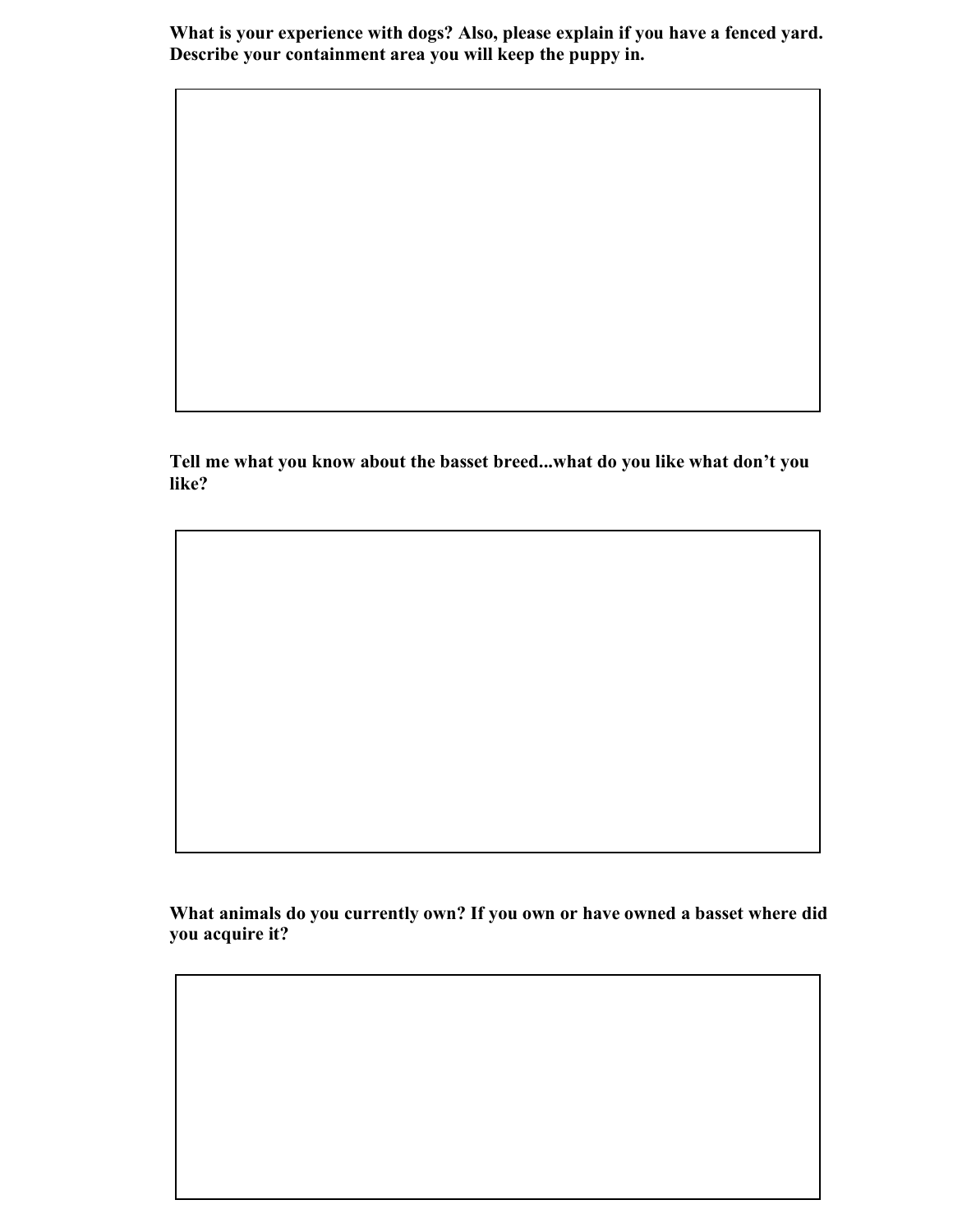**The training and care required to raise a Basset from 8 weeks on takes the whole family consistently working together. Is your whole household on board to partner in the raising of a puppy?**

**Your current housing arrangements. If renting, please specify in "other " box if you have written consent to own a dog from landlord.**

- o rent apartment
- o own home
- o live with parents
- o Other:

**if an unexpected life change occurred and you couldn't keep your dog, what would you do with him or her?**

(check all that apply)

- o place with family member
- o run an add to sell or place
- o bring to a shelter or rescue
- o contact breeder
- o deliver back to breeder

**What behavioral problems did you experience in the past and how did you handle them?**

**Where will the dog spend most of his or her time?**

**Does anyone in your family have allergies to pet hair?**

- o yes
- o no
- o not sure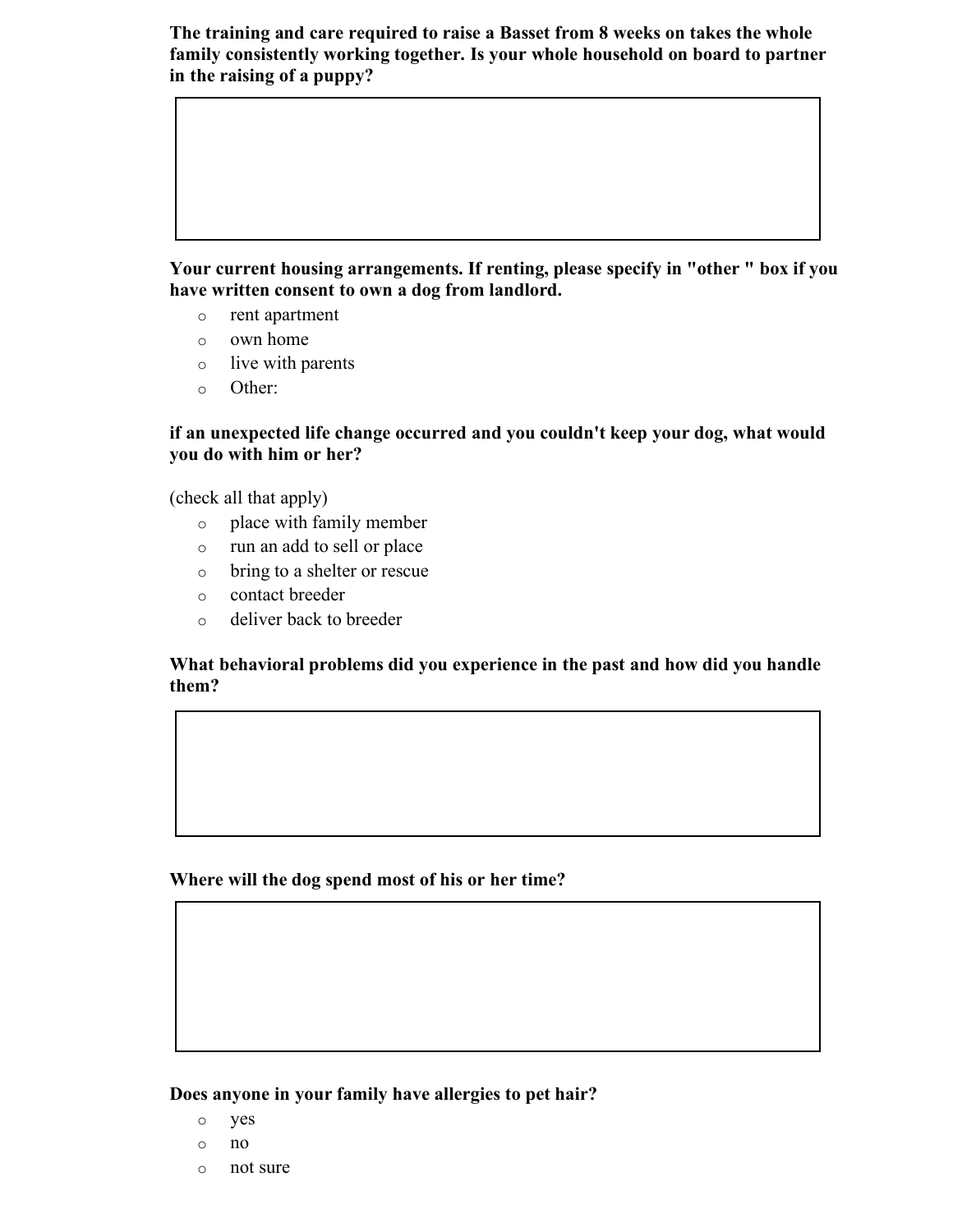**Would you be interested in other breeders if I have nothing available?**

- o yes
- o no

**If I have nothing available and you are unwilling to go to another breeder, how long are you willing to wait for one of our pups?**

**How long have you been interested and actively searching for a basset hound?**

**Please briefly describe your family to me.**

**If this puppy is not for show or breeding, do you agree to spay/neuter your puppy by one year of age. Then send me a vet certificate for my records?**

o yes

o no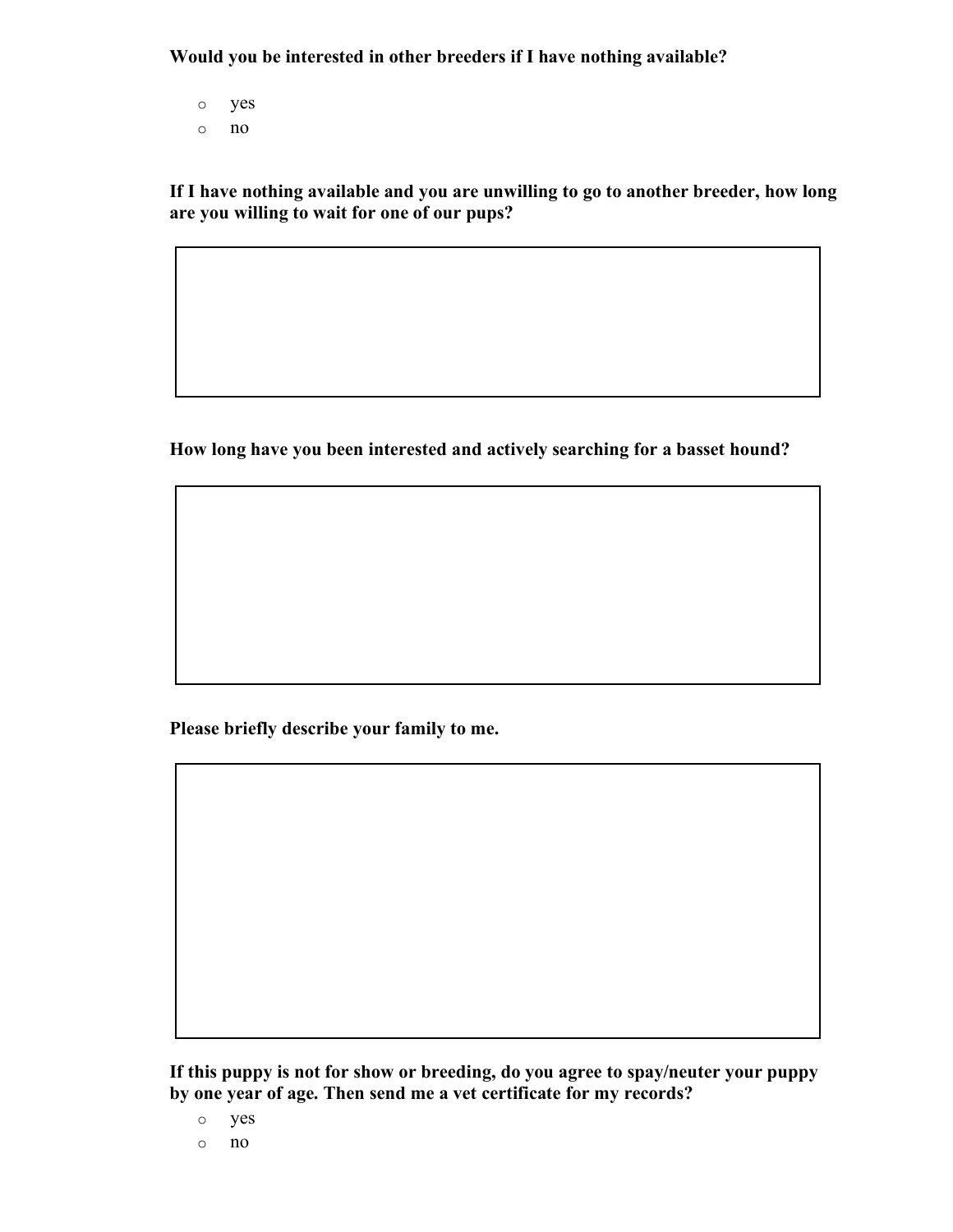**Have you bred or shown dogs before? If yes please explain in detail.**

**Are you financially prepared for not only the cost and transportation of the pup, but for all vet bills, emergency unexpected costs, proper feeding, obedience classes, etc... for you puppy?**

- o yes
- o no

**Do you understand there is no 100% guarantee against genetic problems, even if both parents have past health clearances?**

- o yes
- o no

**Do you feel we can maintain a long-term friendship to discuss the health and welfare of your Basset?** \*

- o yes
- o no

### **Which Dam and Sire are you interested in adopting a puppy from?**

Sires: Garth, Leonardo and Woodrow (not available until 2018), Dams: Penelope, Winnie, Delilah or Charlotte (not available until 2019)

### **Do have any additional questions or comments?**

Where did you hear about us?

#### **Your current Vet or Vet you plan to take your new puppy**

Name & Phone #:

Address: \_\_\_\_\_\_\_\_\_\_\_\_\_\_\_\_\_\_\_\_\_\_\_\_\_\_\_\_\_\_\_\_\_\_\_\_\_\_\_\_\_\_\_\_\_\_\_\_\_\_\_\_\_\_\_\_\_\_\_\_\_\_\_\_\_\_\_\_\_